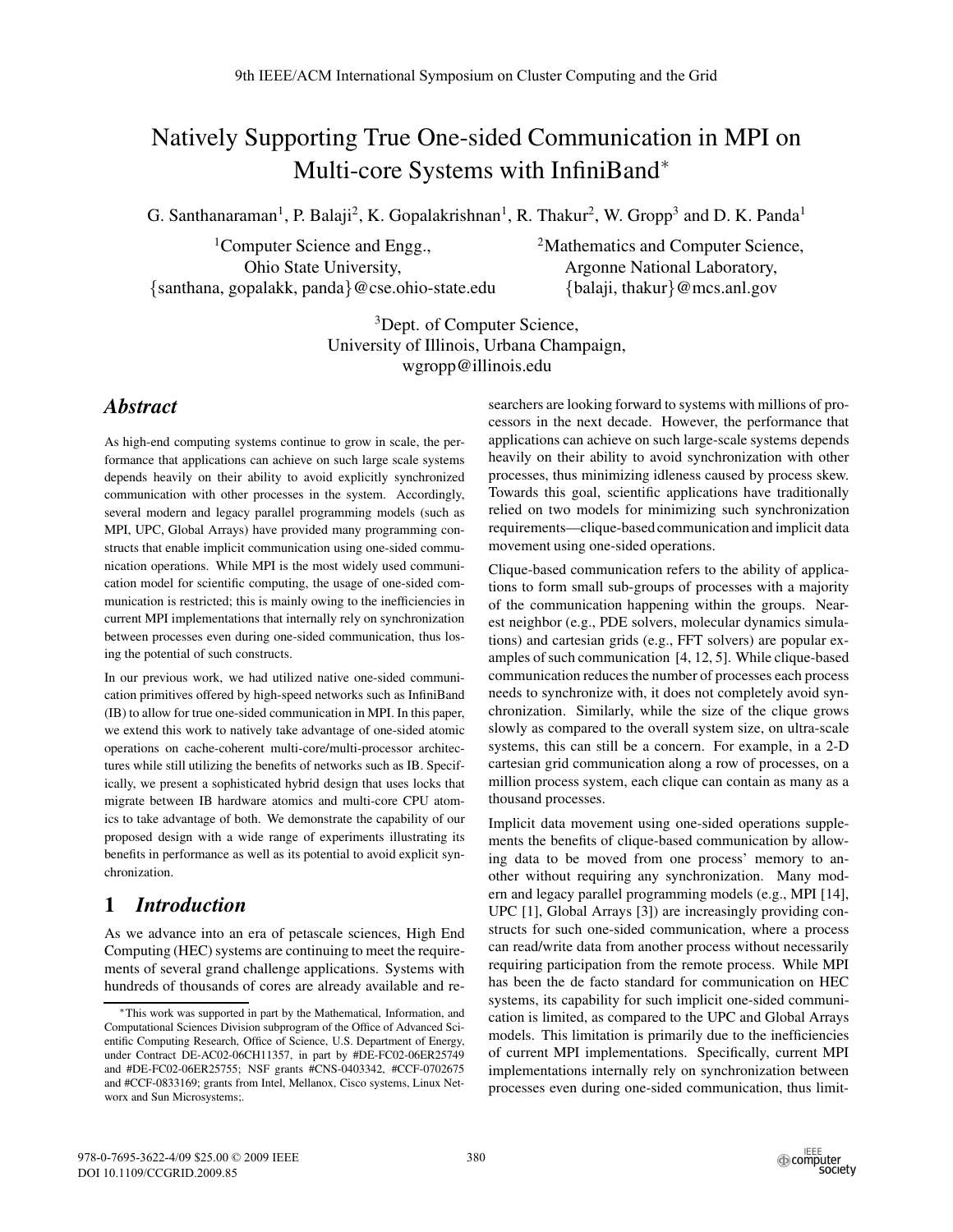ing the potential for benefiting from the asynchronous nature of such operations.

In the recent past, the emergence of intelligent networking infrastructure (e.g., InfiniBand (IB) [16], Quadrics [20], Blue Gene[2]) has opened up new avenues allowing MPI implementations to alleviate these issues. Specifically, these networks provide native one-sided RDMA and one-sided atomic primitives that allow the MPI implementation to achieve true one-sided inter-node communication. At the same time, the rapid emergence of multi-core architectures in HEC has lead to large amounts of intra-node communication, thus requiring efficient support for true one-sided communication within the node as well. However, these two goals of efficient inter-node and intra-node communication are often contradicting—in order to use network-based one-sided communication, locking primitives provided by the network hardware need to be used and in order to use shared-memory-based one-sided communication, CPU atomic locking primitives need to be used. These two locks are distinct—a CPU cannot perform atomic operations on a network lock and vice-versa.

In our previous work, we utilized network one-sided and atomic operations allowing MPI to provide true one-sided communication. However, in that model, all one-sided communication, including that between processes on the same node, had to go over the network. This is clearly inefficient and is expected to add more performance overhead and network contention as the number of cores on each physical node grows. Thus, in this paper, we extend our previous work to natively take advantage of one-sided atomic operations on cache-coherent multi-core/multi-processor architectures while still utilizing the benefits of networks such as IB. Specifically, we first design fast locks within the node using CPU atomic operations and across nodes using IB hardware atomic operations. Then, we utilize these locks in a hybrid mechanism that allows dynamic migration between the CPUbased and network-based locks based on different policies. Our experimental evaluation shows that the hybrid design can overcome the limitations of the existing approaches (including our previous approach) and gives the best performance as well as potential for asynchronous communication.

The rest of the paper is organized as follows. In Section 2, we provide the background for our work. We describe some of our prior work in Section 3. We describe our new design in in Section 4. We evaluate our designs in section 5 and discuss the related work in section 6. Conclusions and future work are presented in section 7.

## **2** *Background*

In this section we describe MPI-2 one sided communication, details of IB and the issues in using atomic operations.

#### **2.1** *One-sided Communication in MPI*

In MPI one-sided communication (also referred to as remote memory access or RMA), the origin process (the process that issues the RMA operation) can access a target process' remote address space directly. In this model, the origin process provides all the parameters needed for accessing the memory area on the target process (also referred to as *window*) using an *MPI Put*, *MPI Get* or *MPI Accumulate* operation. The completion of these operations is guaranteed by explicit synchronization calls. One-sided semantics require that these memory accesses happen within an *access epoch* and an *exposure epoch* on the origin and target process, respectively. These epochs are the period between two synchronization calls on the origin and target processes. MPI provides two types of synchronization modes: (i) active synchronization, where both the origin and the target process make synchronization calls. (ii) passive synchronization, where only the origin process makes synchronization calls.

Passive synchronization is achieved through lock and unlock calls made only by the origin process. Such synchronization is convenient for applications utilizing these operations on large-scale systems due to its ability to minimize the coordination required between the origin and target processes, and increasing the potential for asynchronous communication. Thus, in this paper, we only concentrate on this form of synchronization.

#### **2.2** *Overview of InfiniBand*

IB [16] is an industry standard that defines a System Area Network (SAN) to design clusters offering low latency and high bandwidth. It provides one-sided RDMA communication primitives as well as RDMA atomic primitives. Remote Direct Memory Access (RDMA) [15] operations allow processes to access the remote process' memory without any intervention from the remote CPU.

RDMA Atomic Operations: IB provides two network level remote atomic operations, namely, *fetch and add* and *compare and swap*. The network interface card (NIC) on the remote node guarantees the atomicity of these operations. These operations act on 64-bit values. In the atomic *fetch and add* operation, the issuing process specifies the value that needs to be added and the remote address of the 64 bit location to which this value is to be added. In an atomic *compare and swap* operation, the issuing process specifies a 'compare value' and a 'new value'. The value at the remote location is atomically compared with the 'compare value' specified by the issuing process. If both the values are equal, the original remote value is swapped with the new value which is also provided by the issuing process. If these values are not the same, swapping does not take place. In both the cases, the original value is returned to the issuing process. In our design, the atomic compare and swap operations are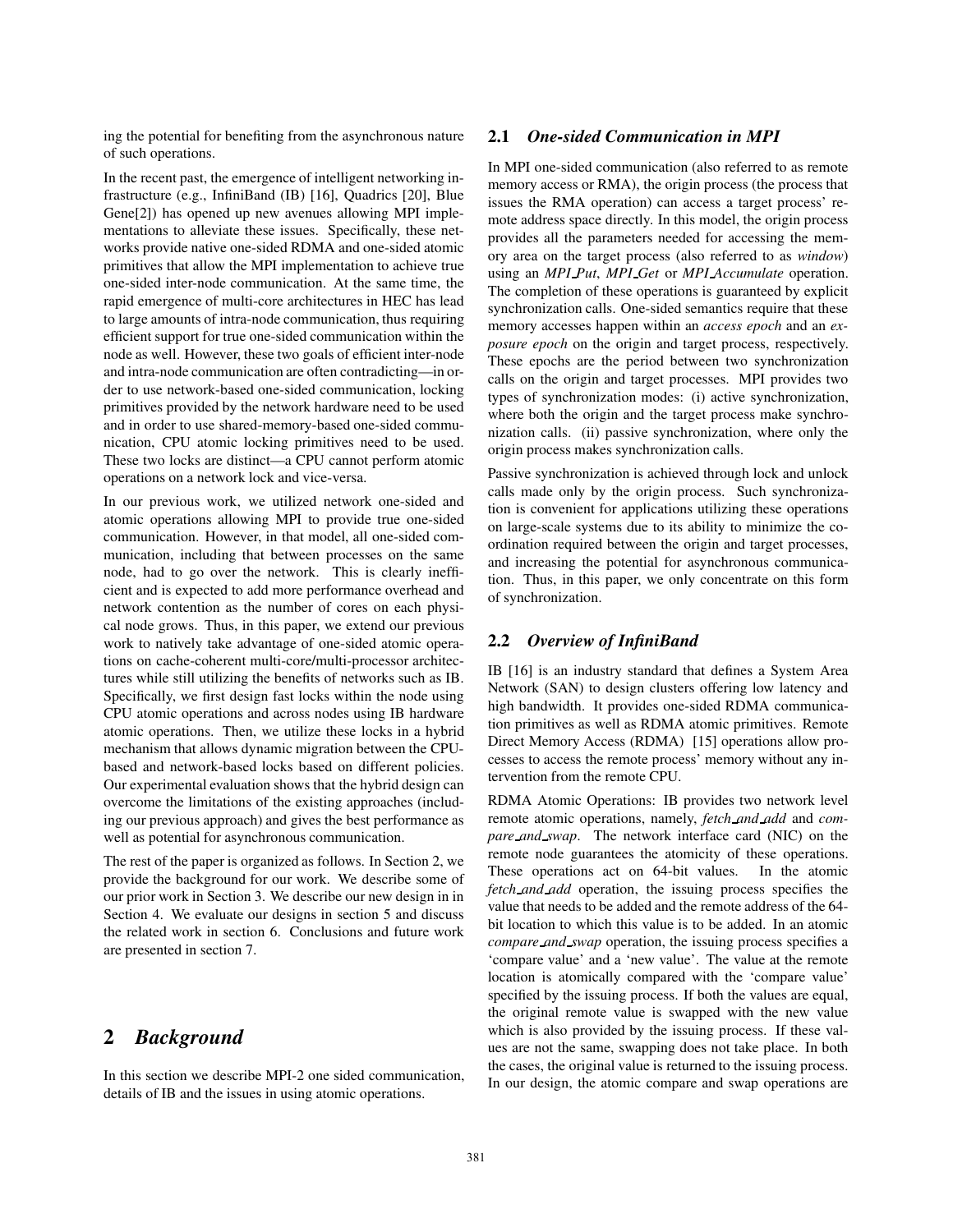used to implement efficient locking.

#### **2.3** *Issues with coordinating network and shared-memory locks*

Most processor architectures provide fast atomic locks based on few CPU instructions. These can be used to implement locks efficiently across processes within the same node. As described above, networks such as IB provide network atomic operations that can be used to implement locks across nodes in an efficient and truly one-sided fashion. However, these two forms of locks are not interoperable. Specifically, network-based atomic operations achieve their atomicity through serialization at the network adapter. That is, the network adapter orders accesses to the atomic variable in the order in which it receives requests, thus guaranteeing that the variable is always in a consistent state. CPU-based atomic operations, on the other hand, do not pass through the network adapter at all, and are handled fully in the processor cache.

If both the CPU and the network try to work on the same lock, it is possible that the CPU fetches the variable to cache to perform an operation on it. At the same time, the network can trigger a cache flush through the chipset, forcing the variable to be in an inconsistent state.

In short, the CPU and the network need to work on different locks leading to several challenges in achieving lock coherence in a one-sided manner, that we will address in this work.

## **3** *Prior Work*

As described in the previous section the performance of lock/unlock operations is crucial to the performance of onesided communication. One existing approach for lock/unlock is to use two-sided communication for implementing passive synchronization. In this approach the locking is implemented using a lock manager. As illustrated in Figure 1, every process has a lock manager to handle the incoming lock/unlock requests for its window. The lock manager queues the requests in a request queue and appropriately grants the lock. This results in target process involvement through the lock manager for every lock/unlock request leading to poor performance. In our previous work, we explored the use of IB atomic operations to design one-sided passive synchronization in MPI [21]. This work mainly targeted inter-node communication. In particular, the aim was to reduce the target involvement in one-sided communication. For every window on a target process we maintain a 64-bit global lock state that is registered with the network interface card (NIC) to support remote atomic operations.

This variable is initialized to the unlocked state during window creation. In order to acquire a lock, a network based atomic *compare-and-swap* operation is performed on this variable as shown in Figure 2. If the *compare-and-swap* op-



Figure 1: Two-sided Based locks

eration is successful, the lock is obtained and the global state variable is set to the *process rank* of the origin process to indicate that it currently holds the lock. During the unlock operation, this value is set back to the default value. Other processes trying to acquire a lock at the same time would fail and would keep trying till the lock owner relinquishes the lock. There is no involvement of the target process.

Another aspect that was achieved in this work was to highlight how the computation and communication overlap could be improved using truly one-sided passive synchronization. When two-sided approaches are used, the communication operations are often delayed to the synchronization phase and in some cases combined with an unlock synchronization call. In order to improve progress, which in turn leads to better overlap, the one-sided operations within the passive synchronization epoch are issued immediately using RDMA Write and RDMA Read operations. The completion of these operations is handled in the unlock operation. We demonstrated significant improvement using this approach for overlap on both the origin as well as the target side as compared to the two-sided based design. Henceforth, we will refer to this approach as 'one-sided' approach.

However, as mentioned earlier in this section, this work mainly targeted inter-node communication. With the increasing trend of more and more cores per node, intra-node communication assumes more significance. In this work, we address the issues of extending the previous design to handle both inter-node and intra-node communication efficiently.

## **4** *Migrating Locks for Multi-cores and High-speed Networks*

While using IB network atomic operations for one-sided communication allows for truly one-sided passive synchronization, this approach might not be the best in light of the increasing number of multi-core systems and the number of cores on each system. Specifically, using network operations to synchronize even between processes on the same node can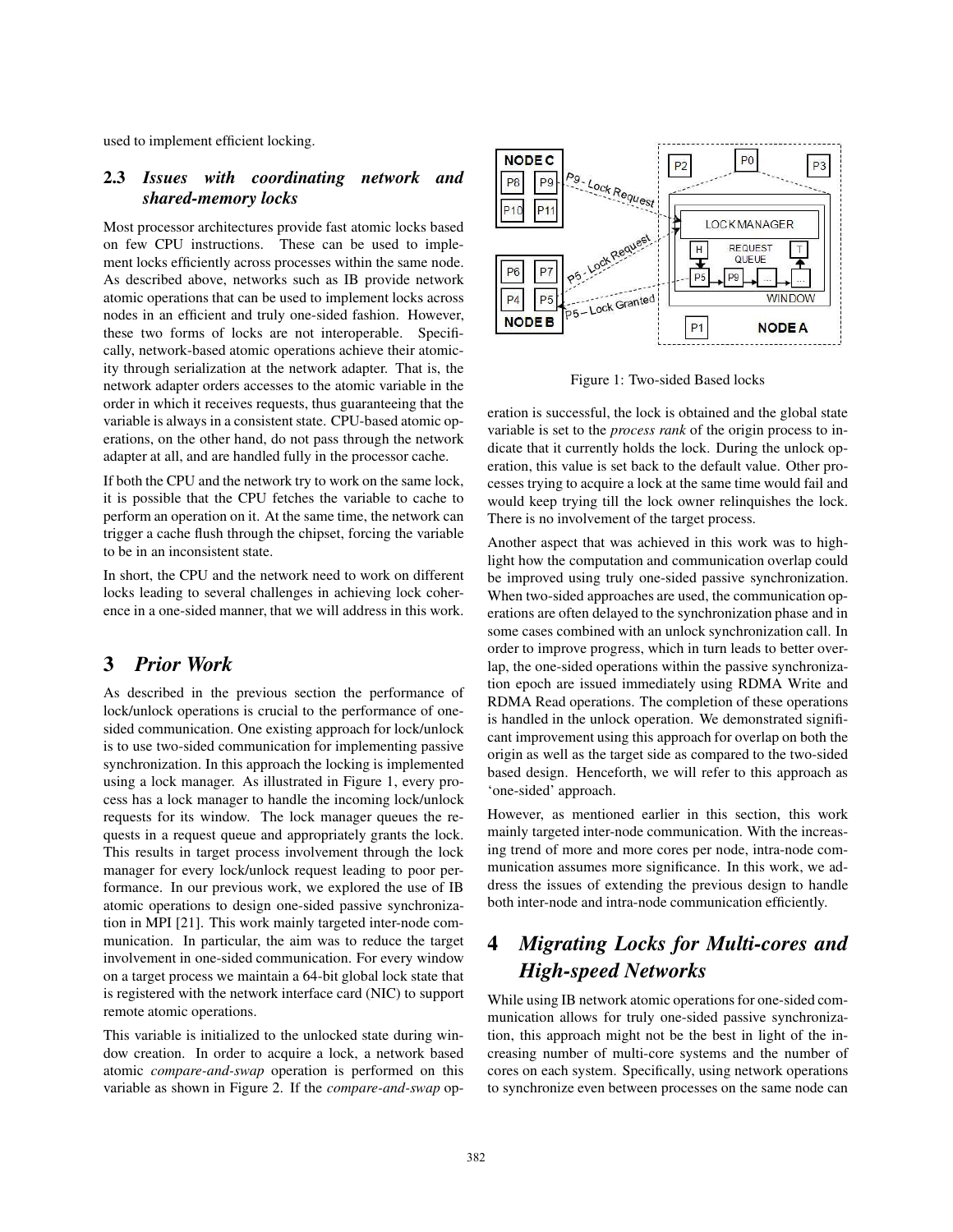

Figure 2: Network Based One-sided locks

have performance implications (since all the data has to traverse down to the network adapter and back) as well as network contention issues (since the network adapter is shared between all the cores). Thus, in this section, we propose a new hybrid design that utilizes CPU-based atomic operations in conjunction with network atomic operations to take advantage of both.

#### **4.1** *Proposed Design*

Simultaneously utilizing both CPU-based atomic operations as well as network atomic operations is not trivial because of interoperability issues between these two operations as discussed in Section 2.3. Thus, there has to be a coordination mechanism between the network based locks and the CPU based locks. Our proposed solution to the problem is to migrate between the two locking mechanisms (network locks and CPU locks) when required. Since the locking is perwindow based, different windows on the same process could be in a different locking mode depending upon the nature of the lock requests for that window.

Every node maintains the following state variables: (i) locking mode (network or CPU based), (ii) CPU lock and (iii) 64 bit global network lock. The locking mode variable and CPU lock variable are placed in shared memory so that other processes on that node can access it. The network lock can have the following values: (i) a value of 0 to (*MPI Comm size* - 1) indicates that the lock is in network mode and the actual value denotes the process that holds the network lock, (ii) a value of *MPI Comm size* indicates that it is unlocked, and (iii) a value of *MPI Comm size* + 1 indicatesthat the lock is in CPU mode.

In the network lock mode described in Figure 3, all the locks use IB atomic operations to obtain the network lock. In the CPU lock mode described in Figure 4, the intra-node locks use fast CPU based locks and the inter-node locks use a twosided approach of sending the lock request to the lock manager (step 1) which then obtains the CPU lock on its behalf (step 2) and responds with lock granted (step 3).

By default, the lock is preset to one of the above two-modes, for example CPU based mode. When the mode needs to be migrated, a two-sided message is sent to the lock manager which acquires both the network as well as CPU lock, modifies the locking mode to 'network', and then grants the lock. Any further locking now happens through IB atomic operations in a completely one-sided manner. The lock migration from a CPU mode to network mode is illustrated in Figure 5. When a remote process wants to acquire a lock, it performs a compare and swap with the network lock state (step 1). If the remote process discovers that the lock is in CPU mode, and it wants to migrate the lock to network mode, it sends a two-sided message to the lock manager requesting migration to network mode (step 2). The lock manager acquires both the network lock and the CPU lock (step 3), modifies the lock mechanism to CPU mode (step 4), and sends the lock granted packet to the remote process (step 5). A similar approach is done to reset the lock to CPU based. In this way, the locks can be migrated from one mechanism to other.

Thus, in summary, intra-node locks are completely one-sided as long as the lock is in CPU-mode and inter-node locks are completely one-sided as long as the lock is in network mode. If the lock is not in the appropriate mode, a two-sided synchronization is needed to migrate the lock to the appropriate mode. Henceforth we will refer to this approach as 'Hybrid'.



Figure 3: Locking Mechanisms: Network Lock

#### **4.2** *Migration Policies*

Migration of locks could be based on various criteria. It could be based on (i) communication pattern, (ii) history, (iii) priority, (iv) native hardware capabilities and so on. The criteria used to migrate the locks is not the focus of this paper, and could be part of follow up work. In all the evaluations in this paper, the lock is preset to CPU mode for simplicity. Any remote node process lock request migrates the lock to network mode and any future intra-node lock request migrates the lock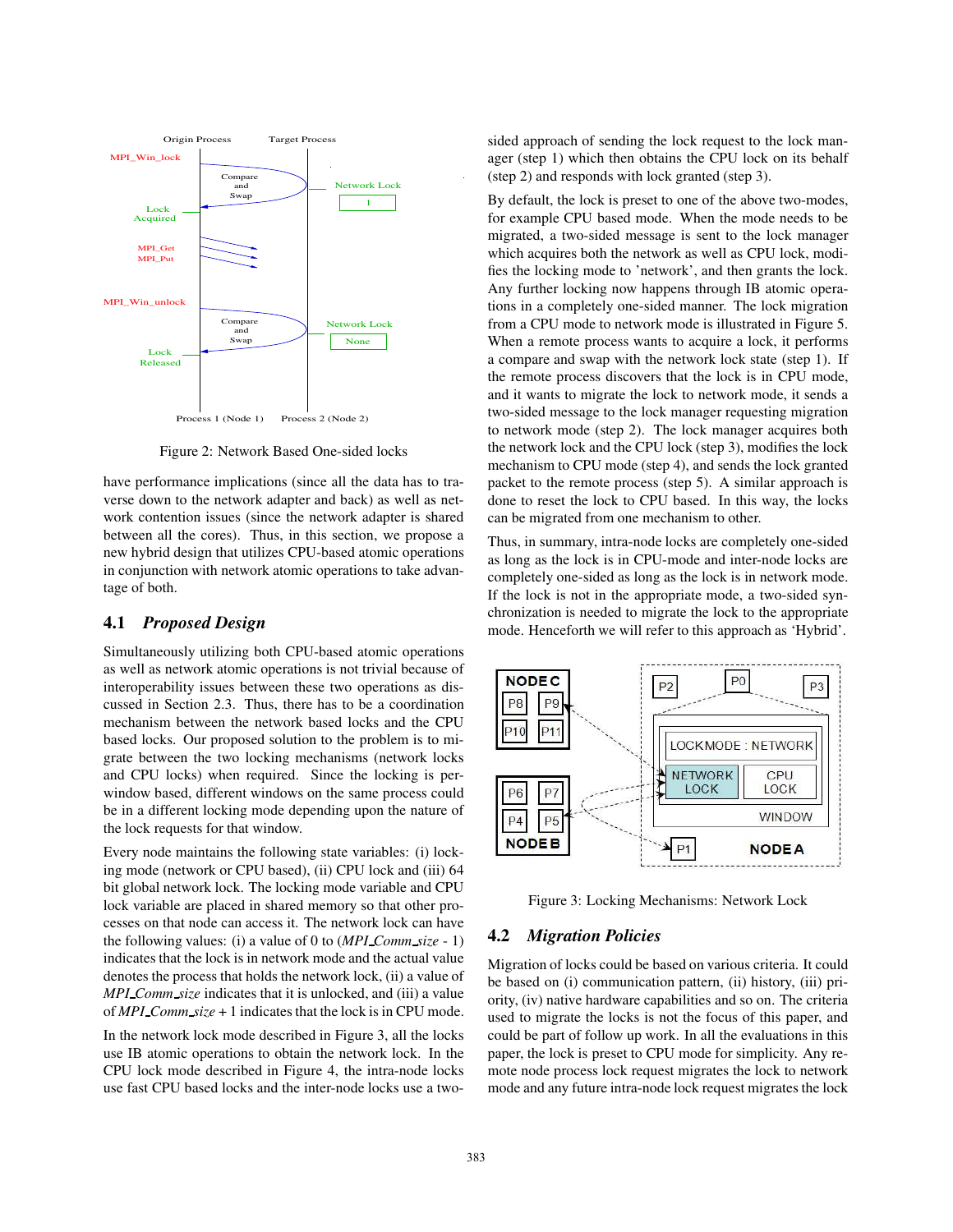

Figure 4: Locking Mechanisms: CPU Lock



Figure 5: Locking Mechanisms: Lock Migration

to CPU mode.

## **5** *Experimental Results and Analysis*

In this section we evaluate the performance of our migrating locks based 'hybrid' design with the purely 'two-sided' based and the network based 'one-sided' approaches described in Section 3. We evaluate the performance for a wide range of scenarios. First, we evaluate and analyze the performance when the lock/unlock operations occur within the same node (intra-node) among the different cores. Then we show the performance when the operations are purely inter-node. Finally, we evaluate the performance for a combination of inter-node and intra-node operations. We also measure the overhead involved when the locks are migrated.

#### **5.1** *Experimental Testbed*

Each node of our testbed has 16 AMD Opteron 1.95 GHz processors with 512 KB L2 cache. Each node also has 16 Gigabyte memory and PCI-Express bus. They are equipped with MT25418 HCAs with PCI-Ex interfaces. A 24-port Mellanox switch is used to connect all the nodes. The operating system used is RedHat Enterprise Linux Server 5.

#### **5.2** *Intra-node Performance*

In this section, we first evaluate the performance of our new design for intra-node operations on a single node. Figure 6 shows the performance of lock/unlock operation comparing the three approaches. As expected our new hybrid design performs the best, since the lock/unlock operations within a node are basically few CPU instructions. In the two-sided approach, a lock request packet is sent to the lock manager of the target process. The lock manager responds with the lock granted packet. These lock requests and lock granted packets go over shared memory since the target is on the same node. In the one-sided based approach, the lock operation is achieved through an IB loop-back atomic fetch and add operation. Since the loop-back operation is expensive, it has the lowest performance for a single lock/unlock operation.



Figure 6: Lock/Unlock Performance

## **5.3** *Intra-node Performance with Remote Computation*

Next we evaluate the performance of the three approaches in the presence of computation on remote/target process. Minimal remote/target process involvement is important for onesided passive synchronization calls so that the target can proceed with its computation. In this benchmark, the origin process acquires the lock and unlock operation on target process while computation is performed on the target process. The computation is a dummy loop that is executed on the remote/target process. In this experiment the performance of the three schemes is measured for varied amounts of dummy loop computation. The results are shown in Figure 7. Here the one-sided approaches (network based, one-sided and hybrid approach) is not affected with increasing amounts of computation on the target process, since it is not dependent on the target process to progress. Whereas, the performance of the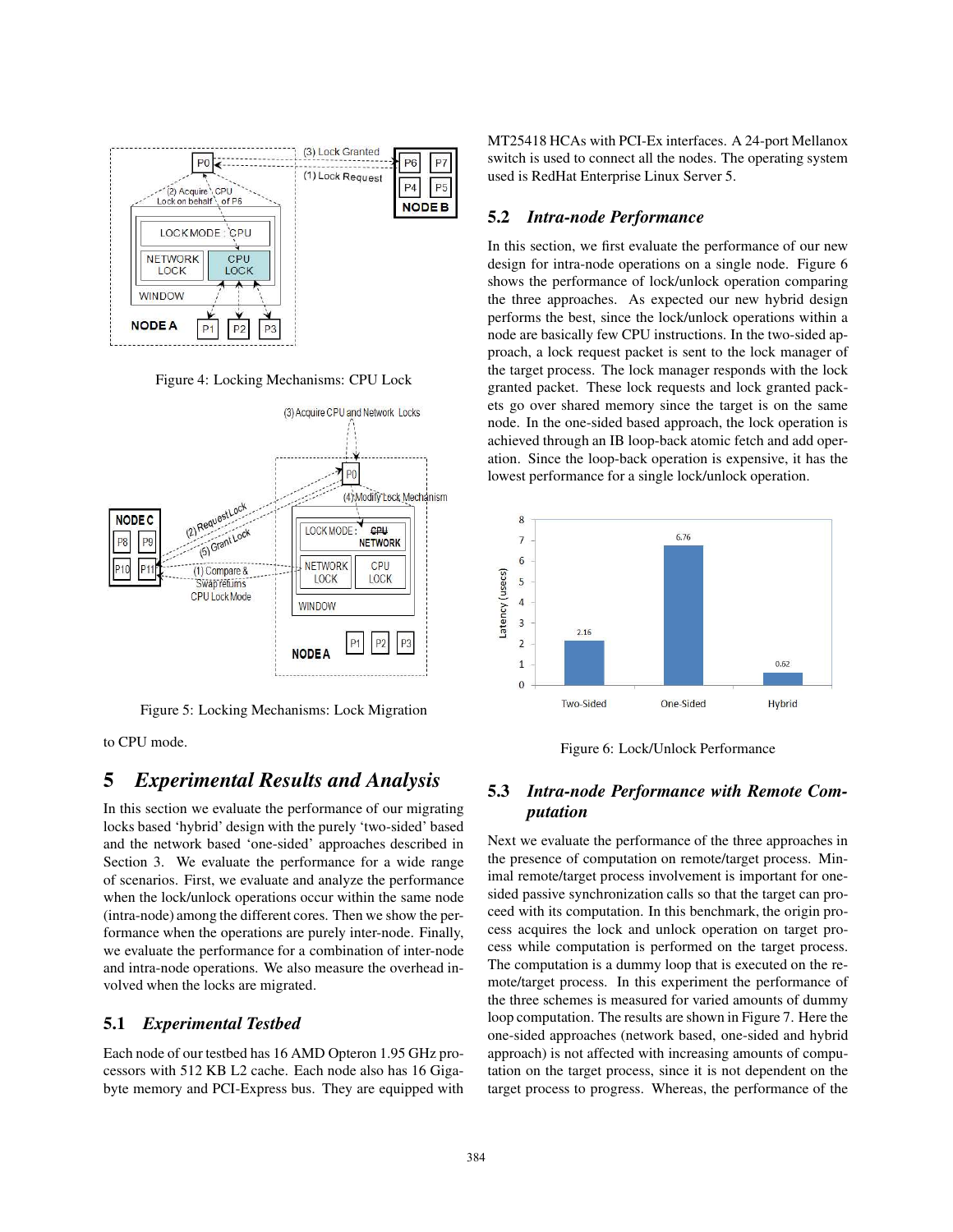two-sided scheme degrades with increasing amount of computation. This is expected because the two-sided approach requires target process involvement. In the presence of computation, it takes longer to respond to the lock/unlock requests.



Figure 7: Lock/Unlock Performance with Remote Computation

#### **5.4** *Concurrency and Contention*

Next we evaluate the performance of the different approaches when several lock/unlock operations occur concurrently. These experiments are conducted on a single node.

#### **5.4.1** *Network Contention*

In the first micro-benchmark, each process locks its neighboring process (rank+1) on the same node. Thus in this benchmark, there are as many lock/unlock operations happening concurrently as the number of cores for which the benchmark is run. We measure the average latency of lock/unlock operation in this scenario. The results are shown in Figure 8. We observe that the two-sided performance is not degraded since the lock/unlock requests messages are sent over shared memory and there is no network contention. However the one-sided scheme using loop-back suffers degradation due to network contention since all the lock/unlock operations result in network transactions. In this scenario also, the hybrid scheme performs the best since the CPU based locks do not result in network contention.

#### **5.4.2** *Lock Contention*

The next benchmark shows the performance of the three approaches when several processes are contending for a lock on the same window. The results are shown in Fig. 9. The hybrid scheme performs the best for up to three lock contentions. Beyond four contentions, the two-sided approach performs better than the hybrid scheme. The one-sided approach performs the least. This is expected since there would be lots of network transactions in the presence of contention.



Figure 8: Lock/Unlock Performance with Network Contention



Figure 9: Lock/Unlock Performance with Lock Contention

#### **5.5** *Inter-node Performance*

In this section, we compare the performance of the three approaches when the operations are purely inter-node. We use a micro-benchmark to demonstrate the benefits of one-sided approachesin the presence of computation and skew. We used Testbed B for this experiment, since we had more number of nodes to understand the inter-node performance. The experimental testbed (Testbed B) used for this benchmark is a 64 node Intel cluster. Each node of the testbed is a dual processor (2.33 GHz quad-core) system with 4GB main memory.

The benchmark simulates a ring type of communication wherein each process locks the window of its successor, puts some data in the target window and updates a tag indicating completion of the data transfer to that window. The target process then makes sure that the data is available in its window, then performs the same operation on its successor. The communication terminates when the message traverses through the complete ring. Simultaneously all the nodes are also performing computation in the form of a dummy loop. For the sake of simplicity, a fixed amount of computation is being performed by all the nodes. This benchmark evaluates the capability to overlap computation and communication. The results are shown in Figure 10. The one-sided and the hy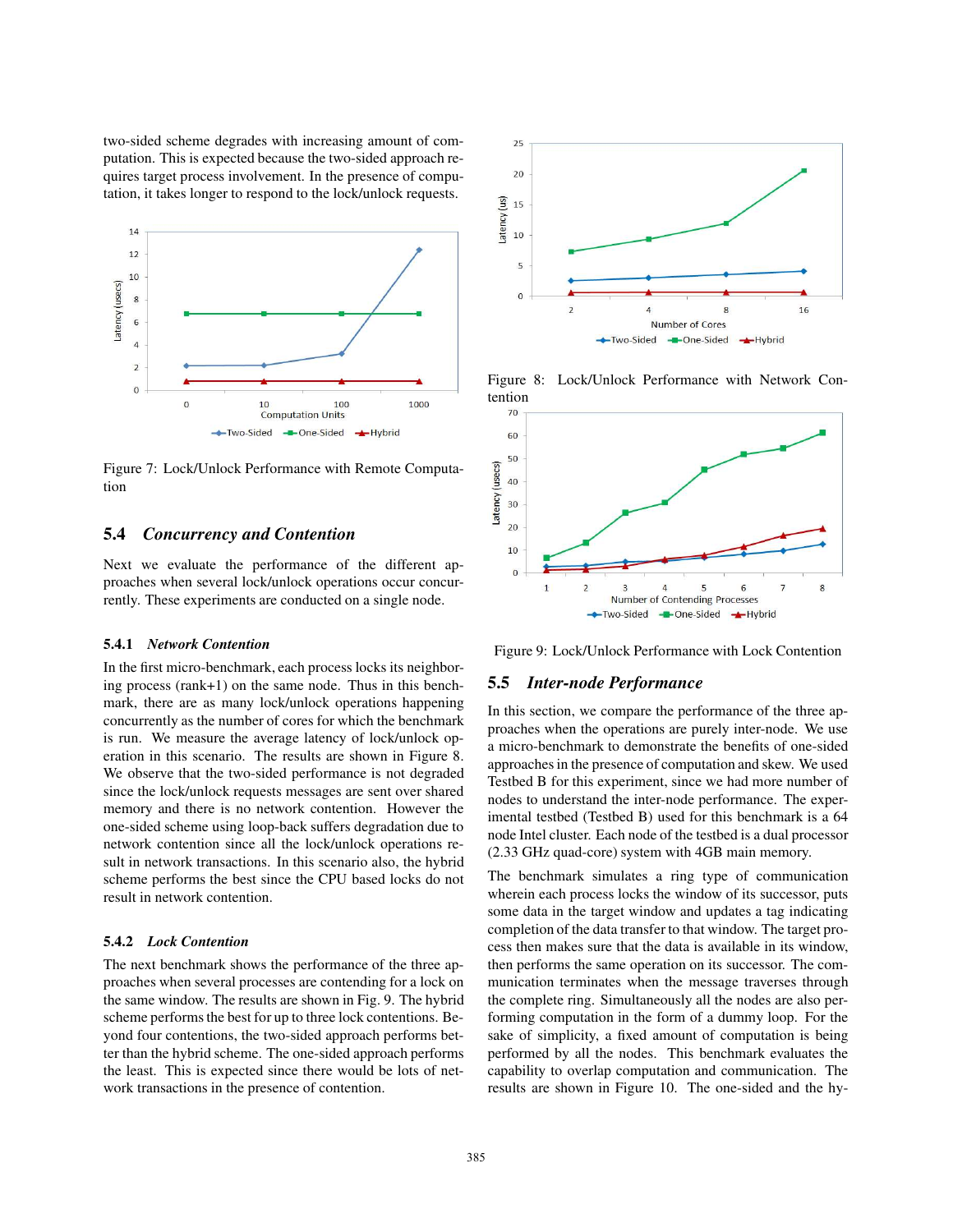brid approach outperforms the two-sided approach. This is due to the ability of the one-sided and hybrid approach to perform the lock/unlock operations in a truly one-sided fashion, whereas the two-sided approach requires remote host involvement to make progress. This results in delay for the target process in responding to lock requests. Since this benchmark is a ring type of communication, this could manifest itself as skew for the other processes further in the ring resulting in a cascading effect. In this scenario, the hybrid scheme remains in the network locking mode exclusively and hence its performance is similar to that of the one-sided approach.



Figure 10: Inter-node Performance

#### **5.6** *Lock Migration*

In this section, we try to evaluate the overhead incurred due to lock migration. The benchmark measures the average time taken for an intra-node lock/unlock operation and an internode lock/unlock operation in the presence of migration of the lock mechanism from network mode to CPU mode and viceversa. The experiment is a two node experiment in which a process P1 acquires a lock/unlock on a process P0 on the same node 1000 times. During this duration, a process P2 on the second node tries to obtain the lock on P0 for x times triggering a migration each time.

The intra-node line in Figure 11 shows the latency of the lock/unlock operation happening on the same node with increasing percentage of migrations. We observe that for small percentage of migrations, the overhead is not very high as compared to case when no migrations occur. The inter-node line similarly shows the latency of the lock/unlock operation happening across nodes with increasing percentage of migrations. For smaller number of migrations, the overhead incurred is quite less. Large number of migrations lead to some overhead. However it is to be noted that, the biggest benefit achieved by this approach is to be able to maintain the truly one-sided nature of the locks once the migration has been achieved and thus provide greater potential for asynchronous communication as well as higher computation communication overlap. Also the migration policy described in

Section 4.2 can be used appropriately to minimize the number of migrations.



Figure 11: Lock Migration Overhead

## **5.7** *Hierarchical Task Sharing Communication Pattern Micro-benchmark*

Finally, we evaluate the performance for a combination of inter-node and intra-node operations with lock migrations by simulating a benchmark that performs task sharing and redistribution. The details of the benchmark is described below. The experiment is run on 4 nodes with 16 cores on each node for a maximum total of 64 cores. A hierarchy of leaders is created with one leader process designated on each node. First, the leader on every node performs 1000 Lock-Put-Unlock on every other local process on the same node. Then, the leader performs 1000 Lock-Put-Unlock on the leader of every other node. Finally, the leader on every node performs 1000 Lock-Put-Unlock on every local process again. The benchmark tries to simulate a scenario in which a leader process tries to get data/work from close neighbors, then gets data from remote neighbors in a cycle. The resulting communication pattern is a clique-based communication described in earlier sections. The results are shown in Figure 12. The communication pattern described above has lot more intra-node operations than inter-node operations. The hybrid scheme performs the best because it uses the fast CPU locks for the intra-node operations, and when the operations are inter node, it migrates to network mode. Thus it provides the best performance for such a communication scenario and we also observe that the performance gap is sustained for increasing number of processes.

### **6** *Related Work*

There are several studies regarding implementing one-sided communication in MPI-2. Some of the MPI-2 implementations that support one-sided communication are MPICH2 [6], OpenMPI [7],WMPI [17], NEC [22], SUN-MPI [9]. In Open-MPI, the library uses the two-sided approach for passive synchronization currently and depends on the target process making MPI calls to make progress. Besides MPI, there are